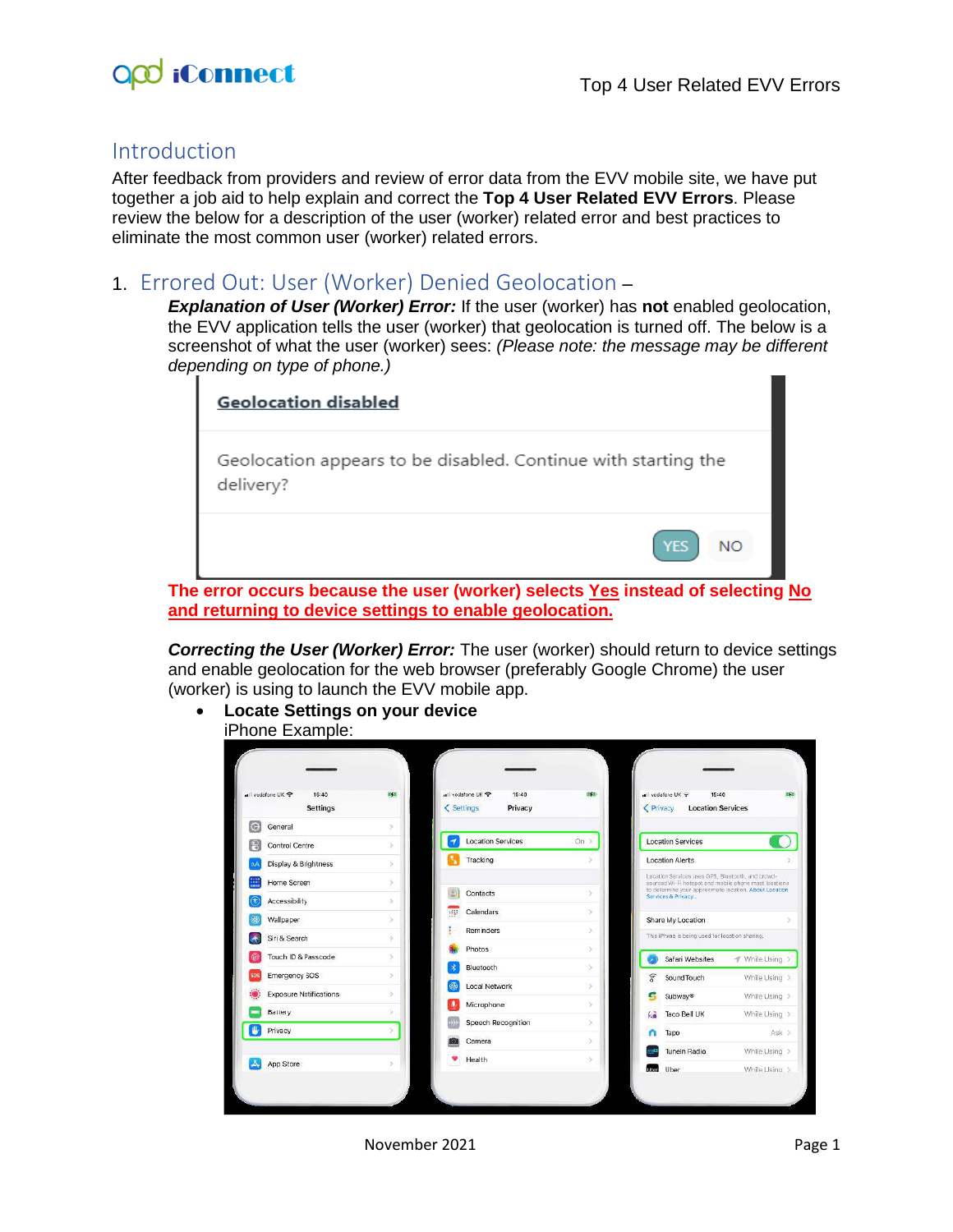# O<sub>co</sub> iConnect



*(Note: If you cannot find the Location Services for your device, contact your mobile provider. APD Helpdesk will not be able to assist with this.)*

- Once geolocation/location services are enabled, user (worker) will log back into EVV mobile site and start a new delivery.
- User (Worker) may receive a message asking permission to share location. The user (worker) **must Choose Yes or Allow**, whichever option your device shows.



#### *EVV Manager actions until error is corrected:*

• All violations related to geolocation not enabled will need to be justified prior to billing for service.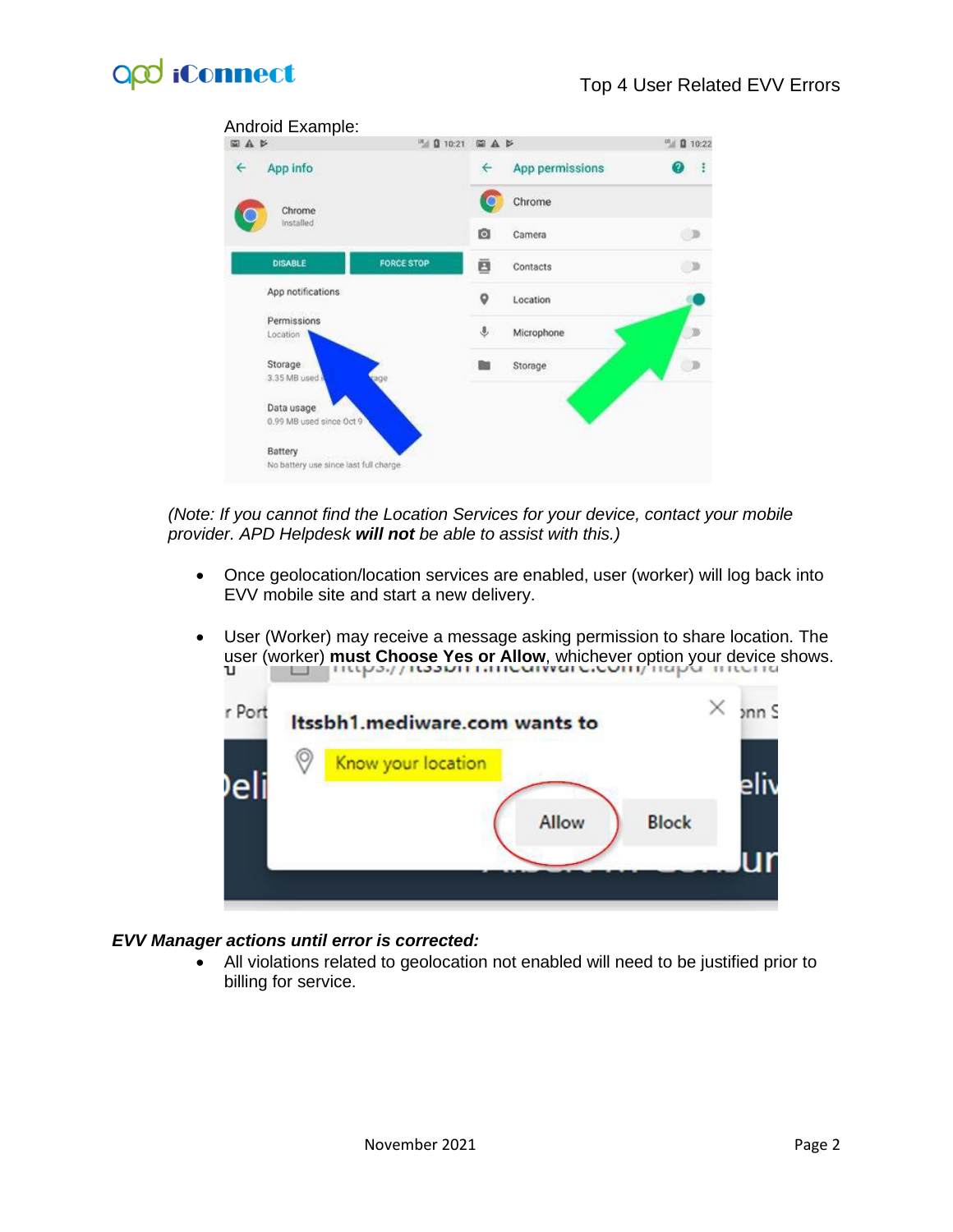

## 2. Auto Ended –

*Explanation of User (Worker) Error:* The user (worker) never ended the delivery, causing the delivery to auto-end after 24 hours. **If a delivery auto-ends, no GPS data is available**.

| <b>EVV Activities</b> | <b>Stated Delivery Address</b>  |                                                                                     |  |  |  |
|-----------------------|---------------------------------|-------------------------------------------------------------------------------------|--|--|--|
| <b>EVV Details</b>    | Address <sup>*</sup>            | Residence Address 14 Paintidos (in Apr./Sar.Indigios CA/FB 1250) (SCA/Int.C., 1298) |  |  |  |
|                       | <b>iConnect ID</b>              | $-0.001$                                                                            |  |  |  |
| <b>Claims</b>         | Lat/Long                        | Lat: Long:                                                                          |  |  |  |
|                       | Allowable Difference (feet)     | 500                                                                                 |  |  |  |
|                       | <b>Start Location</b>           |                                                                                     |  |  |  |
|                       | <b>Recorded Lat/Long</b>        |                                                                                     |  |  |  |
|                       | <b>Address</b>                  | FOR REAL Parallage AP, 2006 RDD                                                     |  |  |  |
|                       | <b>Actual Difference (feet)</b> |                                                                                     |  |  |  |
|                       | <b>End Location</b>             |                                                                                     |  |  |  |
|                       | <b>Recorded Lat/Long</b>        | Lat: Unavailable, Long: Unavailable                                                 |  |  |  |
|                       | <b>Address</b>                  | 14 Parkation Dr April 84 (VERO BEACH FL 5080).                                      |  |  |  |
|                       | <b>Actual Difference (feet)</b> |                                                                                     |  |  |  |

#### *Correcting the User (Worker) Error:* The user (worker) needs to **click the End Delivery button.**

| service Delivery for<br><b>Ibert M Consumer</b><br><b>EVV</b> |                       | Home Consumers Delivery Rosters Current Deliveries Sync Data Log Out | <b>END DELIVERY</b> |
|---------------------------------------------------------------|-----------------------|----------------------------------------------------------------------|---------------------|
| <b>iConnect ID</b><br>Service                                 |                       | 29747<br>(4140) Personal Supports<br>Unit Type: 15 mins              |                     |
| Location                                                      |                       | Residence Address<br>789 Ocean Way<br>MIAMI, FL, 33183               |                     |
| <b>Start Date</b>                                             | <b>Delivery Start</b> | 12/16/2020                                                           |                     |

#### *EVV Manager actions until error is corrected:*

• All violations will need to be justified prior to billing for service. Use of "**Technical Issue**" is **not** the appropriate justification as this is a user (worker) error and not a technical issue**.**